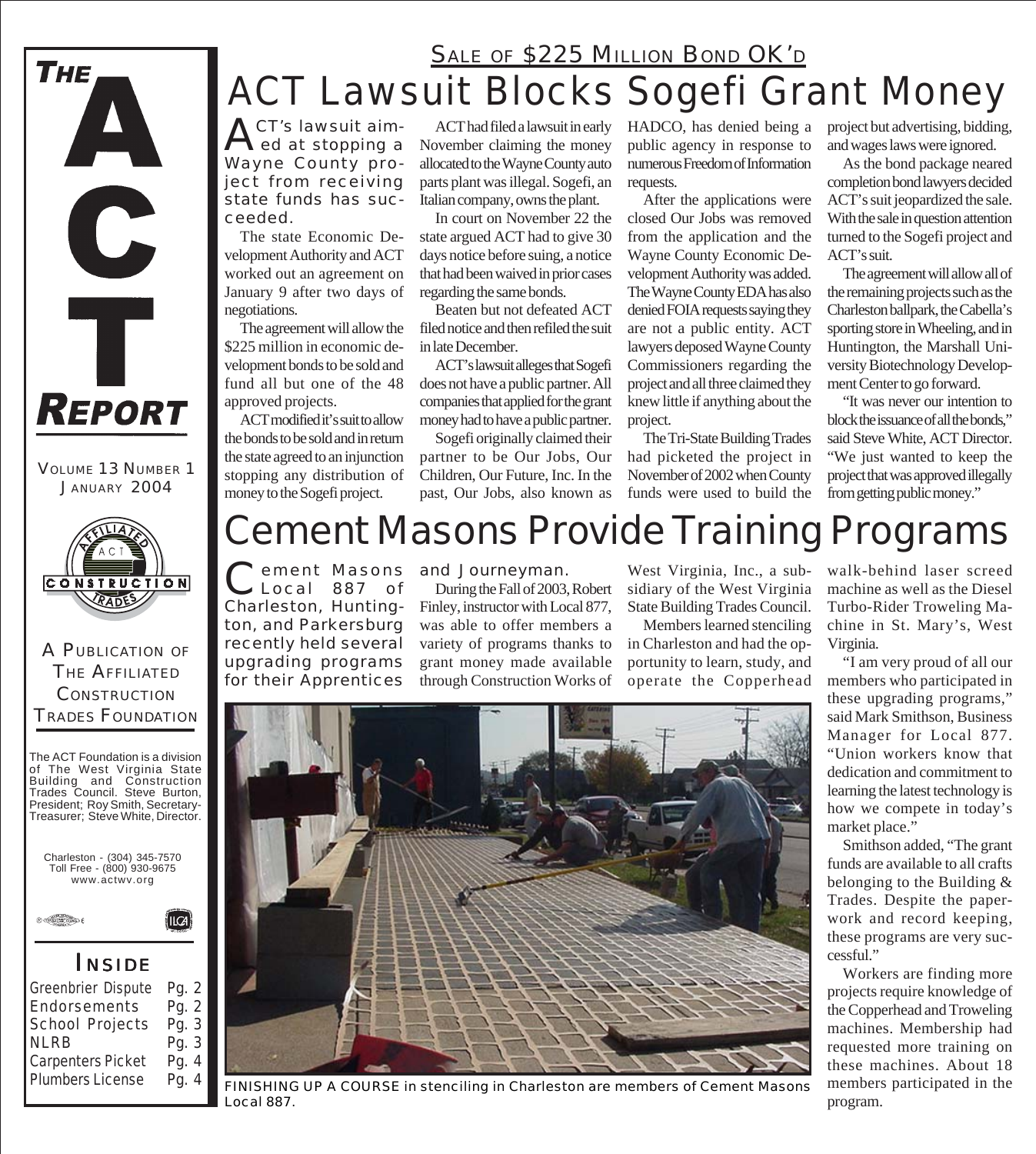#### PAGE 2 *THE ACT REPORT* JANUARY 2004

### Operating Engineers 132 Take Dispute to Greenbrier **SANTA VISITS MAIN ENTRANCE**

n December 17 and 18, members of Operating Engineers Local 132 picketed the entrance to Kate's Mountain Road on Route 60 near the world-famous Greenbrier.

On December 23 and 24 organizers Donnie Huff, Rodney Marsh, and Todd Mullins, dressed as Santa, and ringing cow bells, handbilled at 300 West Main Street, the main entrance to The Greenbrier Resort.

The Operating Engineers are frustrated over relations with Lynch Construction and The Greenbrier. The Operating Engineers had a contract with Lynch Construction that Lynch canceled on December 7, 2003.

According to Huff, once the contract was terminated, Lynch

subjected employees to substandard wages and working conditions.

The Operating Engineers are asking Lynch to sign another maintenance and new construction agreement.

"We are going to do everything legally possible to secure this work for the operating engineers. Of course, our workers should be paid a living wage and treated with respect," said Marsh.

Meetings with officials from the Greenbrier and Lynch Construction have not gone well. In fact, The Greenbrier filed a National Labor Relations Act complaint against the Operating Engineers.

The complaint was filed on December 23, the same day the Santa's showed up. The Greenbrier accused the Operating Engineers of harassing its employees and customers.

withdrew their complaint on December 29. Huff believes

However the Greenbrier they found out there was no merit to the charges and the NLRB was about to dismiss it.

"We're talking now but if talks don't lead to actions we'll be out front again," said Huff.



TWO SANTAS greet the public at the entrance of the Greenbrier Resort. Both are members of Operating Engineers Local 132.



LETTING HOME DEPOT KNOW what local construction workers thought about their Grand Opening are members of the Parkersburg-Marietta Building Trades. About 55 people turned out at the Wood County store on January 8th to remind Home Depot that more local workers should have been hired on the project. "If they wanted local people to shop here, they should have given local people the chance to work here," said Howard Buskirk, Organizer for Ironworkers Local 787.

### Trades Councils Split Endorsement

ast month, the AFL-CIO's Committee on Political Education (COPE) could not decide on a candidate in the Governor's race.

Even though another meeting of the COPE Committee is planned unions across the state are not waiting.

On January 6, the Tri-State Building and Construction Trades Council voted to endorse Lloyd Jackson for Governor. Steve Burton, Business Manager for the Tri-State Building Trades, said, "We voted on who will be best for labor by looking at past performance."

"Jackson's voting record on

labor issues is three times better than Joe Manchin's. Jackson has never been associated with Right-to-Work initiatives. We are very proud to take a stand on labor issues by endorsing Jackson for Governor," added Burton.

Two days later, on January 8, the Charleston Building Trades and Construction Council voted to endorse Jackson's major opponent Joe Manchin.

"We feel that Joe Manchin can help bring labor back to the table," said Mike Matthews, Business Manager for the Charleston Building Trades. "The Council membership feels that Manchin can make West Virginia a better place to work for all West Virginians."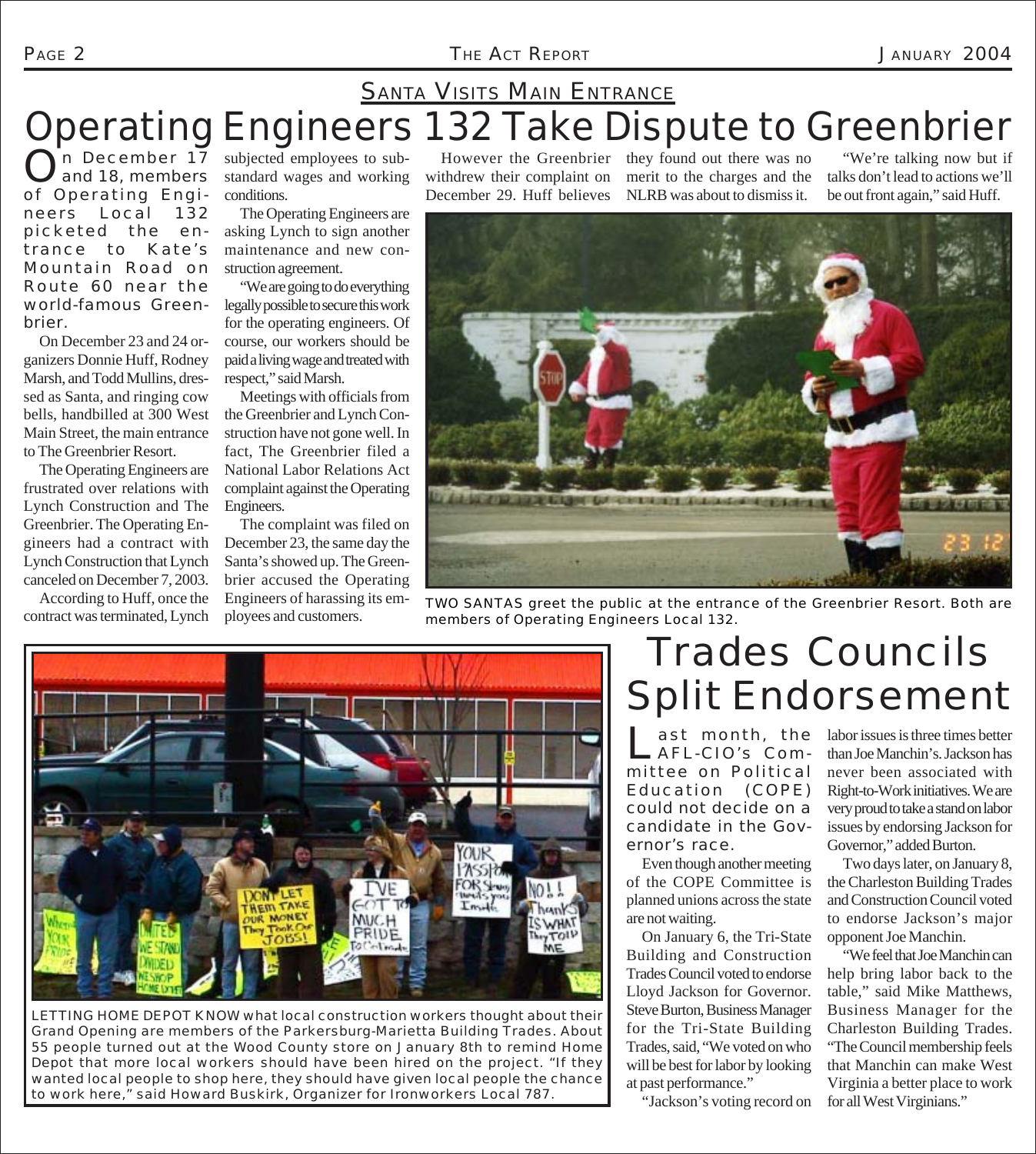## \$420 Million in School Building Projects Approved

The state School<br>Building Authority has approved \$180 million in school building projects.

Together with local county spending this money will bring as much as \$420 million in school construction projects statewide.

The SBA gave preference to school boards that said they would help themselves by passing a school bond issue.

The money will be available June 1. Many school boards are already moving forward with the planning.

However, before a local school board collects the money from the SBA, the local share must be secured.

In most cases, a bond issue is on the ballots for the May primary. Mason County will

vote on the bond issue in Business Manager for the Tri-March.

If voters do not approve the bond issue in a particular county, that money will come back to the School Building Authority. The SBA will then reallocate the money.

*"PREVAILING WAGE PROJECTS PROVIDE THE BEST PRODUCT FOR TAX PAYERS AND ENABLE WORKERS TO BUY HOUSES, PROVIDE FOR THEIR FAMILIES, AND BE PRODUCTIVE CITIZENS IN THEIR COMMUNITIES"* STEVE BURTON, BUSINESS MANAGER TRI-STATE BUILDING AND CONSTRUCTION TRADES COUNCIL

State Building and Construction Trades, the SBA is giving Monongalia County \$12 million, but the project value is for \$62 million because voters approved a bond for \$50 million. All of the projects will pay

> prevailing wage. "Prevailing wage projects provide the best product for tax payers and enable workers to buy houses, provide for their families, and be productive citizens in their communities," said Burton.

Most of the projects are for new school construc-

tion. For instance, if the bond issues pass, new high schools will be built in Doddridge, Lincoln, Marion, Hancock, Jefferson, Logan, and Mingo. The other projects are renovations or additions.

**Projects in 26 counties awarded by the School Building Authority.**

| Doddridge      | 6,124,000.00  | New Doddridge Co. High     |
|----------------|---------------|----------------------------|
|                |               | School                     |
| Lincoln        | 4,354,656.00  | New Lincoln Co. High       |
|                |               | School                     |
| Marion         | 3,950,000.00  | New Miller/Dunbar Middle   |
|                |               | School                     |
| McDowell       | 6,409,525.00  | Mount View High School     |
| Berkeley       | 5,505,000.00  | New Intermediate School    |
| <b>Braxton</b> | 2,285,400.00  | Braxton Co. High School    |
|                |               | Renovations                |
| Clay           | 500,000.00    | New Elementary School      |
| Hampshire      | 7,248,500.00  | New Capon Bridge Middle    |
|                |               | School                     |
| Hancock        | 16,000,000.00 | New Hancock Co. High       |
|                |               | School                     |
| Harrison       | 8,046,539.00  | New Gore Salem Middle      |
|                |               | School                     |
| Jefferson      | 19,000,000.00 | New High School            |
| Kanawha        | 8,000,000.00  | New Sissonville Middle     |
|                |               | School                     |
| Logan          | 16,000,000.00 | New Chapmanville High      |
|                |               | School                     |
| Mason          | 13,447,439.00 | Point Pleasant Middle/High |
|                |               | School Consolidation       |
| Mineral        | 10,000,000.00 | New Keyser Middle School   |
| Mingo          | 6,295,477.00  | New South High School      |
| Monongalia     | 12,000,000.00 | New University High        |
|                |               | School                     |
| McDowell       | 4,500,000.00  | Four New Schools           |
| Pleasants      | 1,364,480.00  | Saint Marys Elementary     |
|                |               | <b>School Renovations</b>  |
| Putnam         | 2,201,991.00  | Winfield High School       |
|                |               | Renovations                |
| Raleigh        | 10,632,000.00 | Renovations to five High   |
|                |               | <b>Schools</b>             |
| Randolph       | 1,750,000.00  | Pickens School Addition    |
|                |               | and Renovations            |
| Taylor         | 2,750,000.00  | New Elementary School      |
| Wayne          | 2,897,200.00  | Kellogg Elementary School  |
|                |               | <b>Renovations</b>         |
| Wetzel         | 1,400,000.00  | <b>Short Line School</b>   |
|                |               | Renovations                |
| Wood           | 7,500,000.00  | Renovations to Three High  |

## NLRB Launches Toll-Free Information Line

According to Steve Burton, a member of the SBA and

Monongalia and Marion Counties have already approved school bonds and are moving forward on their pro-

jects.

he National Labor Relations Board has launched a tollfree number.

As of Dec. 15, 2003, employees, employers, and unions may call a toll-free telephone number to get information and help from the National Labor Relations Board.

Callers can hear a general description of NLRB's mission, talk with an information officer in any of the agency's 32 regional offices, request NLRB publications or forms,

or receive a referral to other appropriate government agencies.

"The purpose of the [NLRB] is to protect the rights of employees, labor organizations and employers established in the National Labor Relations Act and protect the practice of collective-bargaining when that is the free choice of employees," General Counsel Arthur F. Rosenfeld said.

"That purpose can be better served when individuals have ready and cost-free access to

information about the NLRB and expert and professional responses to their questions."

The toll-free number 1-866- 667-NLRB, or 1-866-667- 6572, is equipped to accommodate English and Spanish speakers.

Hearing-impaired individuals can use the agency's TTY service by calling 1-866-315- NLRB, or 1-866-315-6572.

Information about NLRB also is available through its Internet site at http://www. nlrb.gov.

### UNION TRADES FEDERAL CREDIT UNION

#### **"Christmas Loan Special Extended"** Continued Through January 31, 2004

\$1,500 - 7% APR - 10 Month Payback

**"Income Tax Loan"**

3 Month Term - 10%

Call us before you finance anything - We may be able to save you money. If you are reading this ad, you are probably eligible to join Union Trades Federal Credit Union. Call to learn how.

#### **New Expanded Hours**

Charleston - M-F 8:30 – 4:30, Sat. 9:00 am to Noon 344-0194 or toll free 1-800-450-8530 Parkersburg - M-F 8:30 to 4:30, Thursday until 6:00 pm. 485-1421 or toll free 888-524-1421